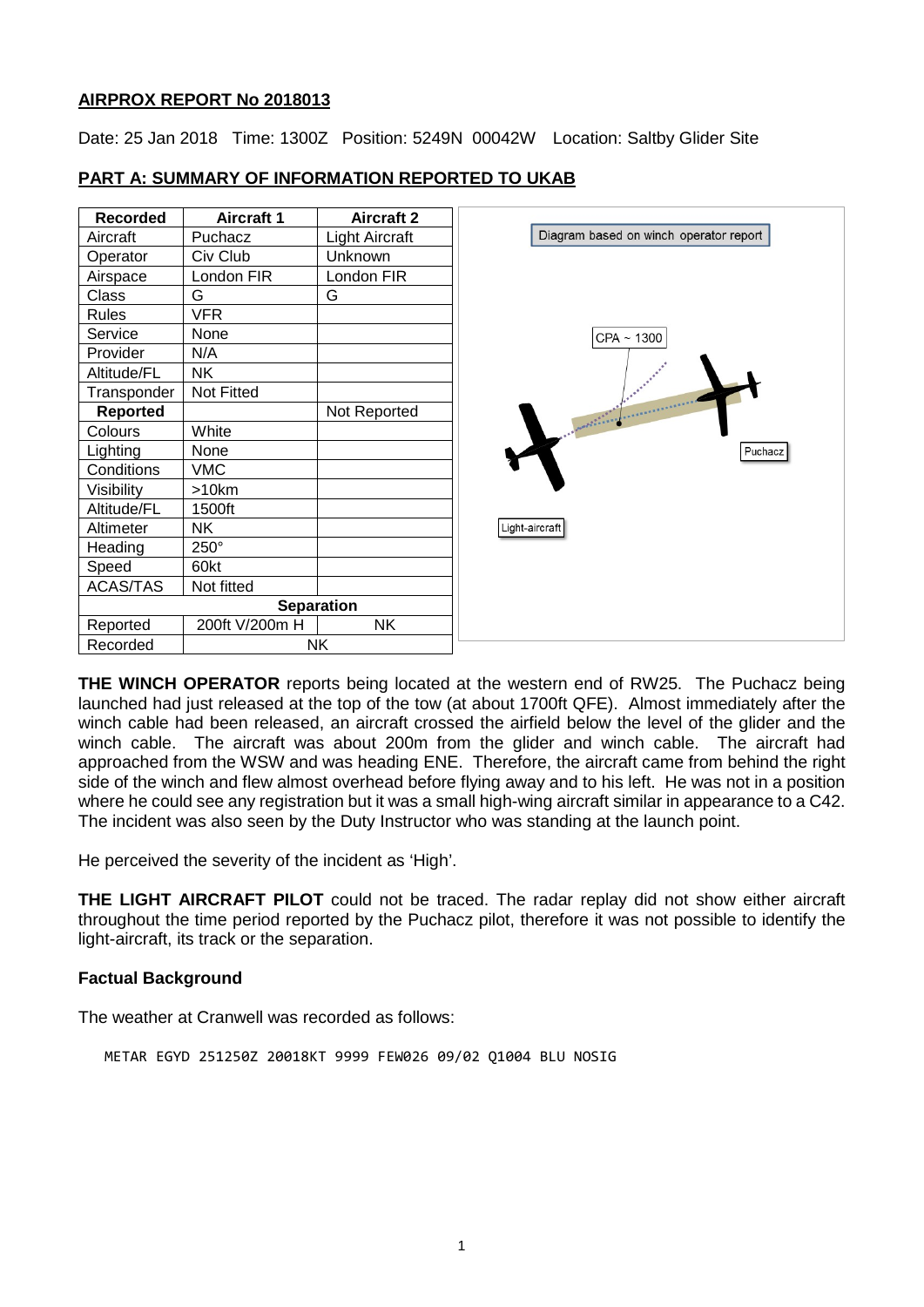### **Analysis and Investigation**

## **UKAB Secretariat**

The Puchacz and light-aircraft pilots shared an equal responsibility for collision avoidance and not to operate in such proximity to other aircraft as to create a collision hazard<sup>[1](#page-1-0)</sup>. An aircraft operated on or in the vicinity of an aerodrome shall conform with or avoid the pattern of traffic formed by other aircraft in operation<sup>[2](#page-1-1)</sup>.

## **Comments**

# **BGA**

It is very unfortunate that overflights of active winch launch sites continue to occur.

## **Summary**

An Airprox was reported when a Puchacz and a light-aircraft flew into proximity at about 1300 on Thursday 25<sup>th</sup> January 2018 overhead Saltby Glider Site. The Puchacz pilot was operating under VFR in VMC and not under a service. The light-aircraft pilot could not be traced.

# **PART B: SUMMARY OF THE BOARD'S DISCUSSIONS**

Information available consisted of a report from the winch operator.

The Board began by discussing the actions of the Duty Instructor (DI) and the winch operator and whether it would have been possible for the DI (who had presumably seen the light-aircraft approaching) to have communicated with the winch operator to warn him to abort the launch. The BGA member said that normally the DI and winch operator were in radio contact, but he went on to explain that although the winch operator could potentially have stopped the launch if he had been alerted, in many circumstances this can have a greater detrimental effect upon safety due to glider launch parameters and so timing of such a decision was critical.

The Board then looked at the actions of the pilots. The Puchacz pilot had been at a steep angle of climb whilst being winch launched, and it was understandable that he was highly unlikely to see the light-aircraft as a result. As for the light-aircraft pilot, the Board agreed that by flying through an active and promulgated glider site below the winch-launch altitude, the pilot had endangered his aircraft and the Puchacz pilot, and that it was clear that he had not conformed with the pattern of traffic formed by the aircraft at the glider site. Indeed, by flying below the glider, members opined that the light-aircraft pilot had been lucky that he had not flown into the winch cable.

The Board then looked at the cause of the Airprox and quickly agreed that the light-aircraft pilot had flown overhead a promulgated and active glider site, below the maximum winch launch height, and into conflict with the Puchacz. Turning to the risk, they noted that the reported separation had been observed from the ground and might be prone to errors of perspective. Notwithstanding, the BGA member said that winch operator and Duty Instructor would be experienced glider pilots and that their estimate of separation was likely to be reasonably accurate. Although the separation was estimated by them as 200m and 200ft, the Board were very concerned that the light-aircraft pilot had flown below the Puchacz and possibly very close to the winch cable. As a result, the Board agreed that safety had been much reduced below the norm, and they therefore determined the risk as Category B.

l

<span id="page-1-0"></span><sup>1</sup> SERA.3205 Proximity.

<span id="page-1-1"></span><sup>2</sup> SERA.3225 Operation on and in the Vicinity of an Aerodrome.